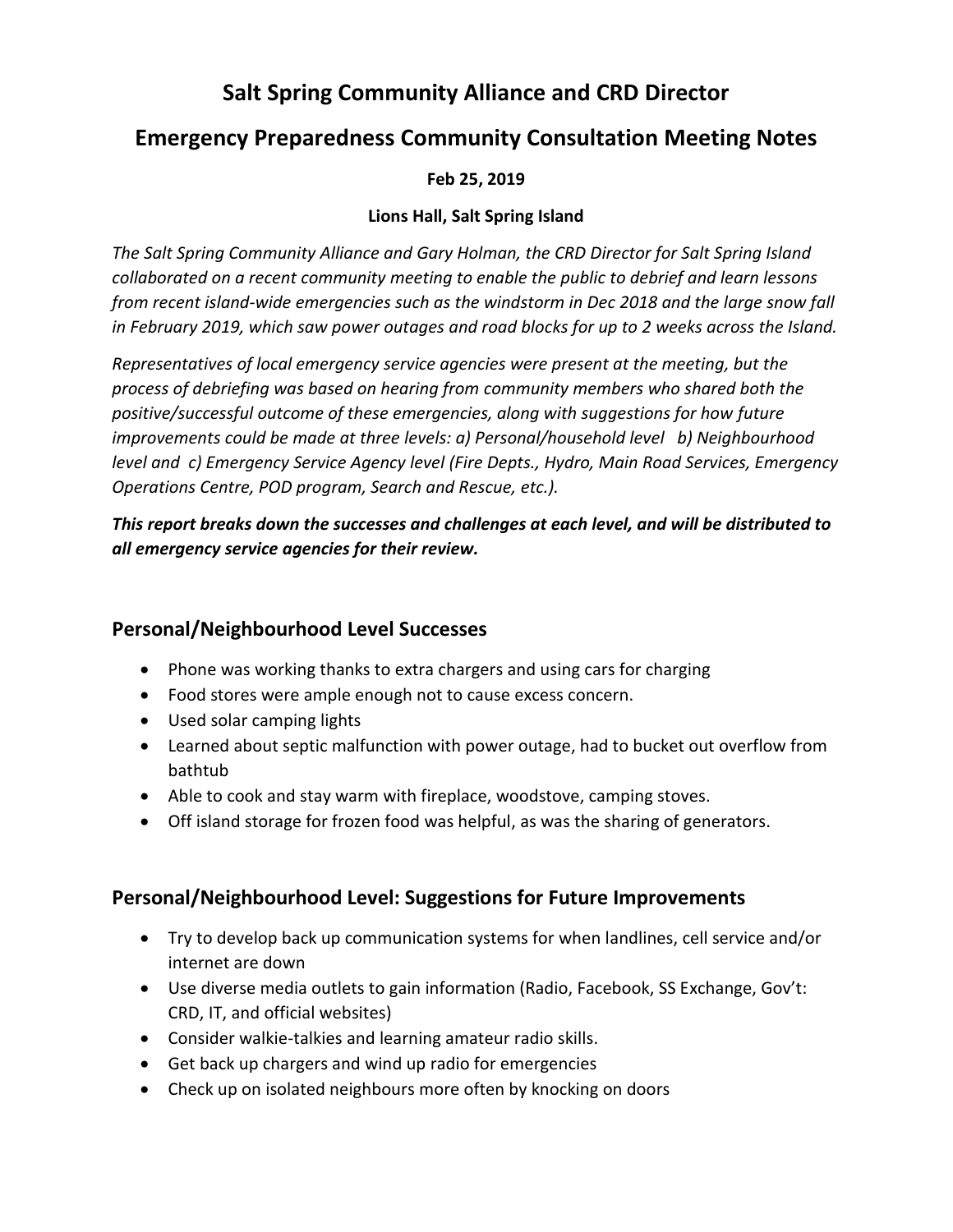# **Neighbourhood Level Successes**

- Neighbours came out to shovel roads and clear fallen trees to help gain access.
- Neighbours emailed and went out to check on each other, especially the more elders or needy. Maps had been made of priorities to check by the PODS.
- Neighbours came out to clear roads by cutting fallen trees out of the way with chainsaws
- Lots of food was shared for an impromptu Christmas dinner
- Email threads were helpful to keep up to date with current conditions
- Many trades people in neighbourhoods helped out with plowing, clearing, shovelling, chain-sawing etc.
- Neighbours and friends were helpful in offering to share their homes for showers, heat, charging, water.
- Neighbours lent out generators to others.
- POD members were able to replicate duties of vacationing pod leaders (enough to relocate a party!)
- Neighbours felt connected and cared for by each other in many areas
- Stratas are also connected in PODS
- Emergency services notices for PODS were good

### **Neighbourhood Level: Suggestions for Future Improvements**

- Bulletin boards in a central neighbourhood spot would be helpful for those without internet or phone communications
- Some neighbourhoods would benefit from a POD group, as they are not yet organized
- Some neighbourhoods (i.e.: Garner Rd) would like official MOTI signs asking people not to leave cars parked on roadway causing dangerous conditions during snow falls, as it prevents plows from doing their work
- PODS should ensure critical info and supplies are available or replicated in case leaders are not available or on vacation.
- Radio stn. can be used better to access information-local morning program on GICRS (on internet so far, radio hopefully soon)

# **Emergency Service Agency Level Successes**

- SS Road Report on Facebook was a key source of information- good posting of current conditions
- Glad's Ice Cream offered use of freezers to store food
- Moby's Pub, the Library and other locations in town were helpful for access to charging stations for phones, etc.
- BC Hydro reinforcements worked long and hard (4am photo to prove it)
- Warming centres in town and around were critical
- Snow cleaning was done well and thoughtfully
- Swimming pool showers were helpful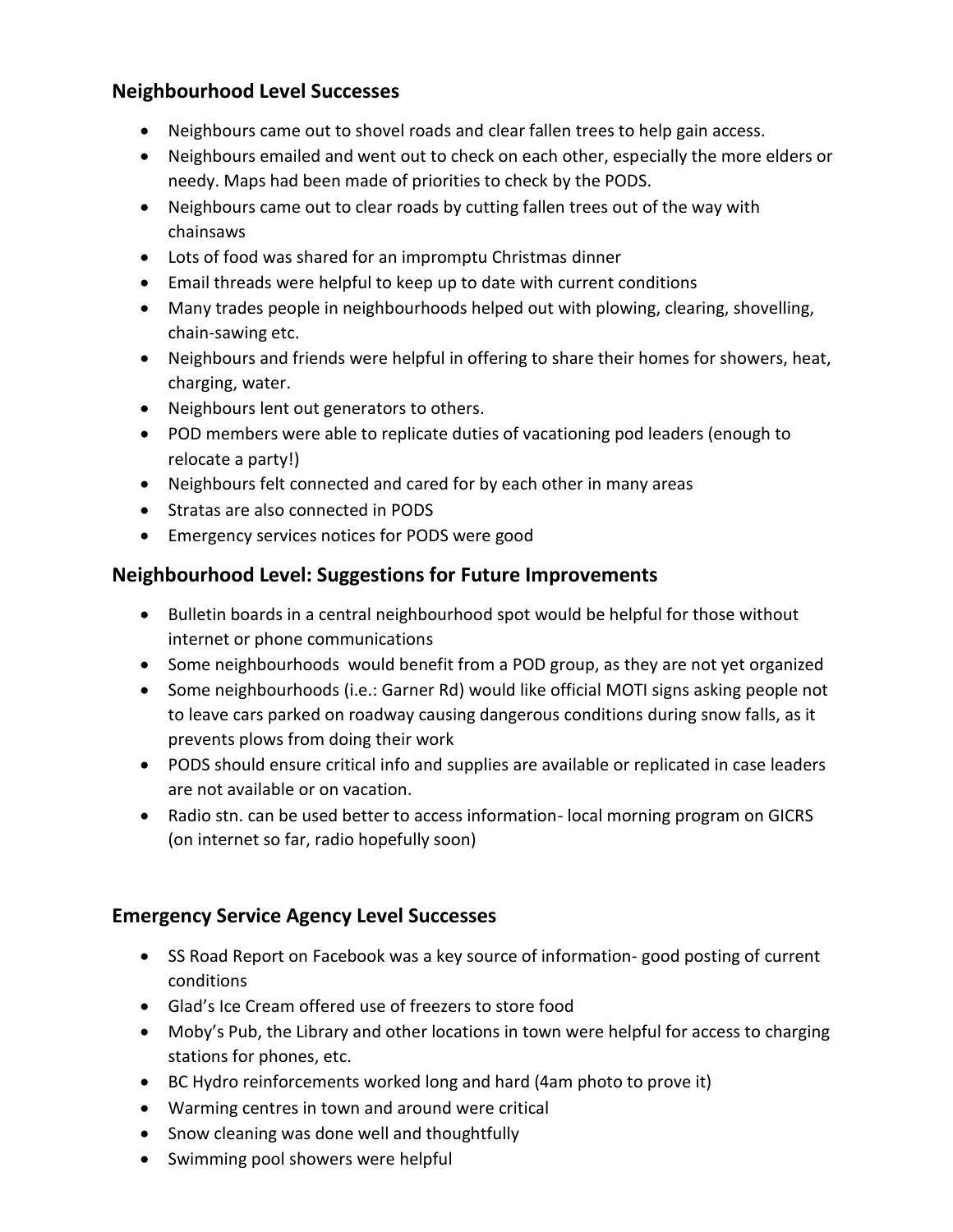- SAR rescued a woman from her home communications rerouted to Hospital emergency
- EOC (Emergency Operations Centre) phone network open during windstorm to deal with extra emergencies
- SAR went door to door to ensure boil water advisories were received
- Copper Kettle offered extra shower tokens
- People dug out fire hydrants in case of emergencies
- Great resilience (compared to some parts of New Orleans)
- Few vehicle crashes (way to stay home!)
- Mostly people respected downed power lines
- Roads were well cleared for access after a few days.
- EOC phone network was able to assist good allocation of resources
- Legion warming centre was welcomed to various other locations.

### **Emergency Service Agency Level: Suggestions for Future Improvements**

- 911 didn't know about activities here because of rerouted calls
- Ambulance should have 4-wheel drive, as there was an incident they could not respond to due to snow.
- www.drivebc.ca road reports could be better utilized and updated
- Radio Station in the works will be helpful. CREST radio tower at Legion would be helpful
- Is putting hydro underground feasible? Answer is No.
- Warn community to be aware of when power comes back on- what was left on that could be a hazard?
- Amateur radio network is expanding
- EOC could connect better to HAM Radio and amateur operators and diversify communication network
- Encouragement and Education for personal responsibility to endure emergencies to then be able to help others.
- PODs to connect better with each other to compare notes and co-support.
- Traffic flagging training might be helpful (or dangerous)
- Encourage promotion of alternatives to burning fallen branches- CRD Chipping program? Mar 9th deadline for Fire smart grant for groups.
- More public education for the hazards of fallen power lines- keep a bus length away, do not drive over!
- Improve plowing budget and capacity for emergencies- extra funds for private operators?
- Local Spokesperson (Gov't or other) updates daily would be a comfort.
- Better downtown sidewalk clearing would be helpful
- Encourage sleds to be available for ambulance/emergency evacuation at inaccessible households
- Clarity around PANS and other alert networks needed more public education
- Encourage community members to engage with or start local PODS.
- Plan for inevitable effects of climate change.